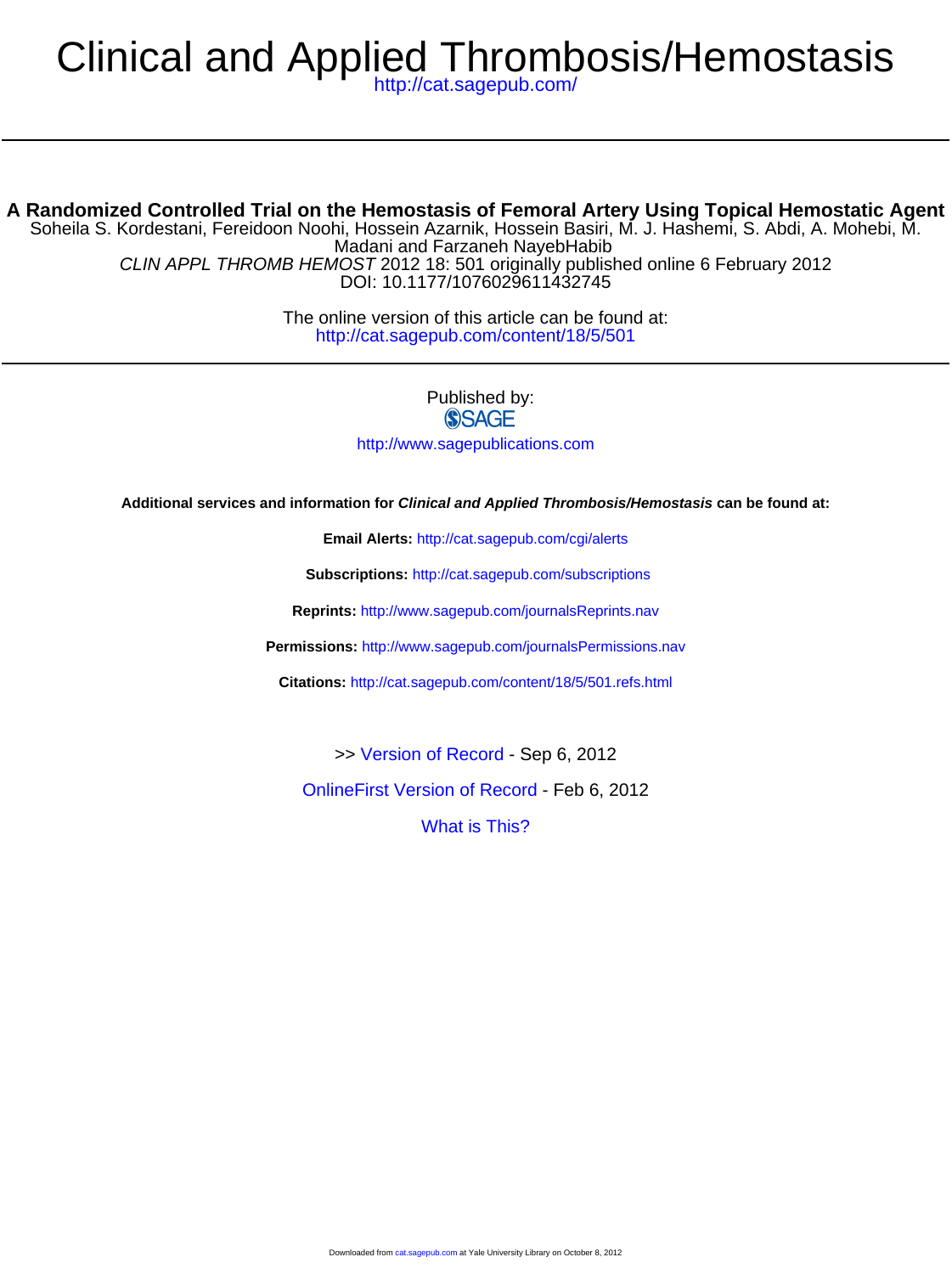# A Randomized Controlled Trial on the Hemostasis of Femoral Artery Using Topical Hemostatic Agent

Clinical and Applied Thrombosis/Hemostasis 18(5) 501-505 © The Author(s) 2012 Reprints and permission: sagepub.com/journalsPermissions.nav DOI: 10.1177/1076029611432745 http://cath.sagepub.com



 $\sf S$ oheila  $\sf S.$  Kordestani, PhD $^{\sf I}$ , Fereidoon Noohi, MD $^{\sf 2}$ , Hossein Azarnik, MD, FACC<sup>2</sup>, Hossein Basiri, MD<sup>2</sup>, M. J. Hashemi, MD<sup>2</sup>, S. Abdi, MD<sup>2</sup>, A. Mohebi, MD, FACC<sup>2</sup>, M. Madani, MD<sup>2</sup>, and Farzaneh NayebHabib, MSc<sup>1</sup>

### Abstract

Objective: Evaluation of the effect of using a topical hemostatic agent named "ChitoHem<sup>®</sup>" on different factors on patients undergoing diagnostic coronary angiography. Methods: The present blind, randomized, controlled study included 124 patients randomly divided into 2 groups. In the treatment group following femoral sheath removal, ChitoHem $^{\circledR}$  powder and in the control group conventional hemostatic procedure was applied. Results: In the treatment group, time to hemostasis, ambulation, and the use of sandbag were significantly shorter compared with the control group, respectively (4.6 + 1.3 vs 12.4 + 4.4 minutes, 3.5 + 2.7 vs 23.0  $\pm$  1.73 hours and 1.6 vs 98.4%; P < .05). There were no significant differences in hematoma formation and re-bleeding between the 2 groups. Conclusion: It was exhibited ChitoHem<sup>®</sup> topical hemostatic powder used on treatment patients undergoing diagnostic coronary angiography was statistically superior at reducing the time to hemostasis and ambulation as well as the use of sandbags compared with manual compression in control group.

#### Keywords

cellulose, coronary angiography, femoral artery, hemostasis, hemostatics

# Introduction

Femoral artery puncture and cardiac catheterization are widely used as diagnostic or interventional procedures, $<sup>1</sup>$  and increas-</sup> ingly cardiac catheterization and related procedures are performed safely in an outpatient setting.<sup>2</sup> Cardiac angiography is associated with low but significant risk of complications. Along with major complications, such as coronary artery dissection, thrombus formation, and coronary artery spasm leading to acute occlusion of a coronary vessel, inadequate hemostasis can lead to one or all of the following; significant blood loss, patient's discomfort, vessel occlusion, thrombosis, formation of arteriovenous fistula, and pseudoaneurysm requiring surgical intervention. $3-7$  The reported overall vascular complication rates range from 1.5% to  $9\%^{8-11}$  but may be as high as  $14\%$  in some cardiac interventional procedures.<sup>12</sup> This potential high prevalence of complications has promoted assessments of different techniques that achieve optimal hemostasis at the time of removal of the arterial catheter and minimize the complications of arterial puncture. In many countries, after femoral sheath removal, manual compression for 15 to 30 minutes followed by applying sandbags and a bed rest for 12 hours has been the conventional practice to achieve arterial hemostasis in patients undergoing cardiac catheterizations via femoral approach.<sup>13</sup> Manual compression, the use of sandbags, and bed rest are associated with patient discomfort, back pain, and longer time of hospitalization. Recently, the efforts to decrease vascular injury and complications have led to the development and use of an array of arterial puncture closure devices (APCDs). Although APCDs have been shown to decrease the time to achieve hemostasis, ambulation, and also faster discharge from hospital compared with manual compression, $14-17$ they can be associated with higher complication rates than manual compression.<sup>18-20</sup> Regarding these problems, using a topical and noninvasive agent in angiography access site that rapidly induces hemostasis may be more efficient in terms of patient comfort due to the elimination of sandbags and earlier hemostasis without the potential risks of vascular injuries and complications. The aim of the present study was to evaluate the effect of using a topical hemostatic agent composed mainly of

#### Corresponding Author:

<sup>&</sup>lt;sup>1</sup> Department of Biomedical Engineering, Amir Kabir University of Technology, Tehran, Islamic Republic of Iran

<sup>&</sup>lt;sup>2</sup> Shahid Rajaee Teaching Hospital, Tehran University of Medical Sciences, Tehran, Islamic Republic of Iran

Soheila S. Kordestani, Amirkabir University, Unit 9&11, East Wing, No. 83, Khaghani Building, Somayeh Avenue, Tehran 1571838318, Islamic Republic of Iran Email: ss.kordestani@chitotech.com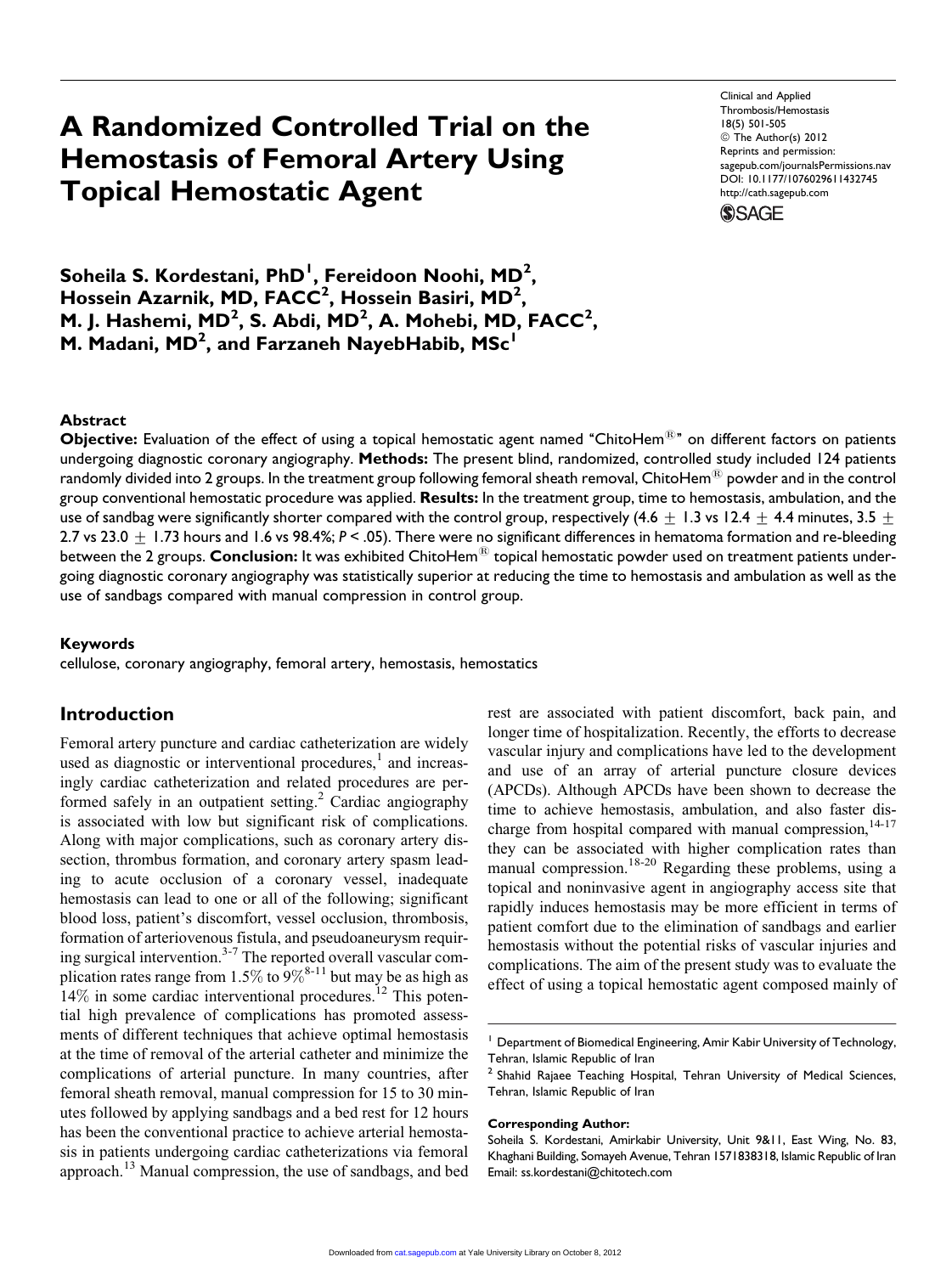| Patients Information             | <b>Treatment Group</b> | Control Group    | P Value |  |
|----------------------------------|------------------------|------------------|---------|--|
| Patient number                   | 62                     | 62               |         |  |
| Drug administered (number)       | 26                     | 21               | .355    |  |
| Age (year) mean $\pm$ SD         | 53.9 $\pm$ 14.3        | 53.0 $\pm$ 14.3  | .73     |  |
| Sex (male) %                     | 56.6                   | 58.I             | .0856   |  |
| Weight (kg) mean $\pm$ SD        | 71.7 $\pm$ 11.5        | 70.8 $\pm$ 16.9  | .740    |  |
| Previous angiography (%)         | 29.5                   | 28.6             | .911    |  |
| Systolic blood pressure (mm Hg)  | $120.1 \pm 26.1$       | $ 22.1 + 21.1 $  | ا 64.   |  |
| Diastolic blood pressure (mm Hg) | $72.3 \pm 15.9$        | 71.4 $\pm$ 9.2   | .694    |  |
| Prothrombin (seconds)            | $22.3 + 5.0$           | $21.5 + 3.1$     | .301    |  |
| Platelet $(\times 10^3/\mu L)$   | $196.6 \pm 34.6$       | $199.3 \pm 48.2$ | .729    |  |
|                                  |                        |                  |         |  |

Table 1. Baseline Demographic and Clinical Characteristics of the Patients

oxidized regenerated cellulose named ChitoHem $^{\circledR21}$  on hemostasis time, re-bleeding, formation of hematoma, the necessity of using sandbags, and patient ambulation, comparing to conventional hemostasis procedure consisting of manual compression and the application of sandbags followed by overnight bed rest.

# Methods

The present blind, randomized, controlled clinical trial was carried out in Shahid Rajaee Teaching Hospital, Iran University of Medical Sciences from July 2009 to October 2009. In total 1800 patients were admitted to the hospital for an elective coronary angiography during that period, 124 of whom were enrolled in the study following passing eligibility criteria. Number of samples for this study was determined using G-Power 3.00, an effect size of 0.3 for time to hemostasis (minute), a power of 0.80, and an  $\alpha$  of .05. It was established that this study required a sample size of 41 patients per group.

The exclusion criteria of the study were age below 18 years, nonfemoral approach for the procedure, any known bleeding disorder, active bleeding in femoral access site before sheath removal, history of severe peripheral vascular disease, the use of antithrombotic drugs, and refusal from participation in the study. Ethical approval for the study was obtained from the Ethics Committee of Iran University of Medical Sciences. The proposed study was explained to potential participants, and written consent was signed by all patients. The patients were randomly (block randomization) divided into 2 groups of control and treatment. Baseline demographic and clinical characteristics including weight, age, sex, and history of previous cardiac angiography, drug administration before procedure, systolic and diastolic blood pressure, and prothrombin time (PT) were noted. In all the enrolled patients, femoral arterial sheath of 7F size were used and the sheath was removed by a cardiologist after the procedure. In the treatment group before femoral sheath removal, placing a towel over the hands of the nurse, 1 g of ChitoHem<sup>®</sup> powder was applied on the femoral access site. Prior to the complete removal of the sheath, the powder was pushed back slightly into the puncture site using the cannula itself, the sheath was then removed and the powder was allowed to be mixed with the jetting blood. Manual

compression was applied until hemostasis was achieved, sandbags were administered if the time to achieve hemostasis was more than 5 minutes. The patients with no sandbag were advised a bed rest for 2 to 3 hours and following clinical examination by a cardiologist were discharged. Those patients using sandbags stayed in the hospital overnight. In the control group, the femoral sheath was removed by a cardiologist, then placing a towel over the hands of the nurse, hemostasis was achieved by using simple sterile gauze followed by manual compression. Sandbags were placed on the patient if the time to hemostasis was more than 5 minutes. There followed a period of overnight bed rest for patients using sandbags. The patients were discharged from the hospital the next morning following clinical examination by a cardiologist. Time to achieve hemostasis was defined as the time at which no compression was required to control bleeding. The arteriotomy site was monitored to check clot formation and hematoma occurrence after 3, 5, 7, 9, 11, 13, and 15 minutes in both control and treatment groups. The effectiveness of the 2 methods was assessed based on the time to attain hemostasis, re-bleeding rate, the necessity to use sandbags, hematoma formation, and the patients' ambulation during 24 hours after procedure. Data were analyzed using the Statistical Package for Social Science (SPSS, version 16.0, 1999; Chicago, IL). Continuous variables were presented as mean value  $+$  standard deviation (SD) and categorical variables as percentage. The *t* test was used to determine significant difference for continuous variables and the chi-square test was used to calculate the differences in categorical values between groups. Probability value of <.05 was considered statistically significant.

# Results

From July 2009 to October 2009, 124 patients undergoing diagnostic coronary angiography met the inclusion criteria and were enrolled in the trial. The patients were randomized into 2 groups of 62 using conventional hemostasis procedure by manual compression and or using  $ChitoHem<sup>®</sup>$  topical hemostasis powder. Table 1 summarizes and compares the patients' baseline demographic characteristics and preoperative parameters in both groups. There were no statistically significant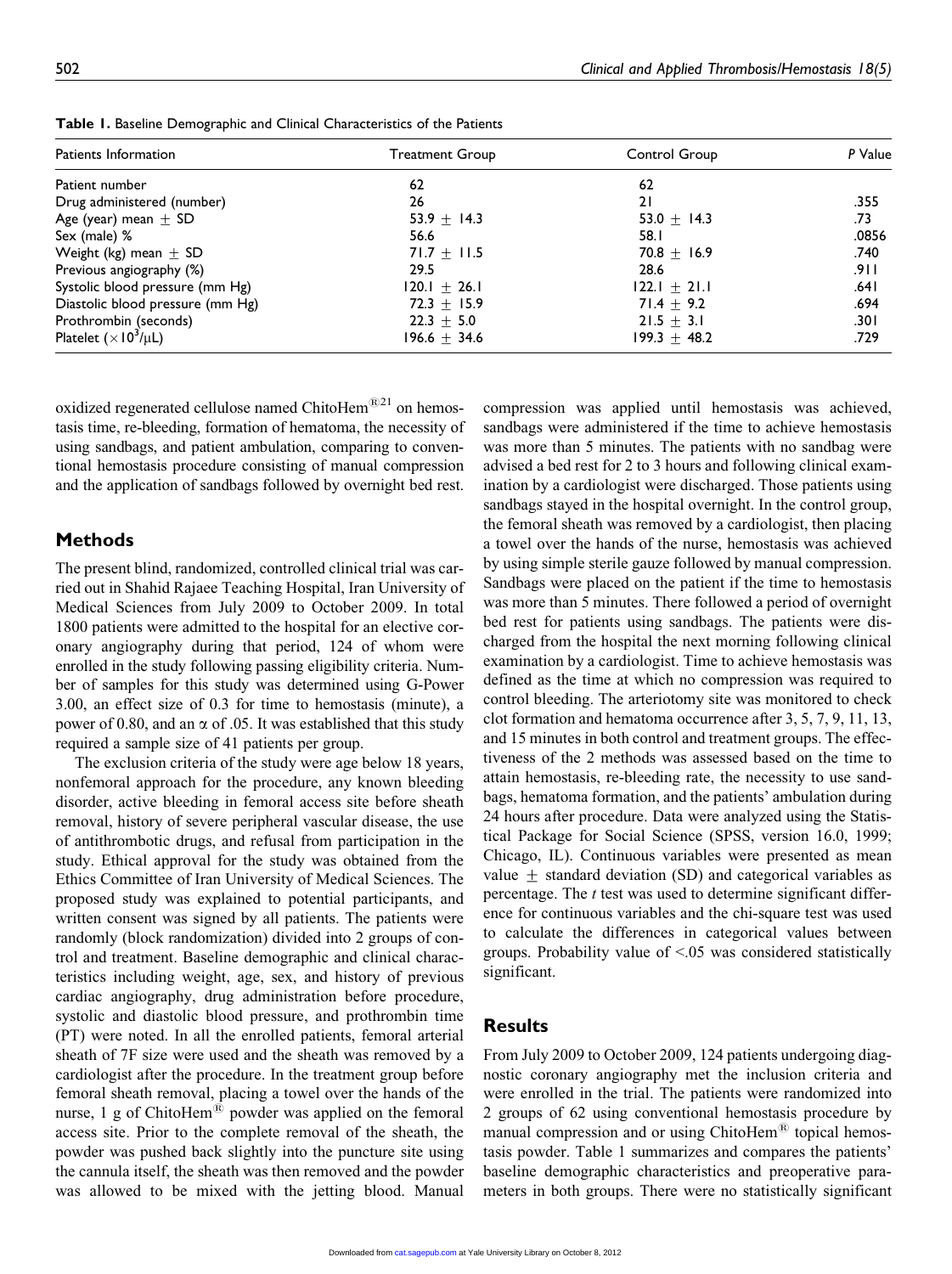| Clinical Information Following Hemostasis | Treatment Group | Control Group | P Value |
|-------------------------------------------|-----------------|---------------|---------|
| Patient number                            | 62              | 62            |         |
| Hemostasis (minute) Mean $\pm$ SD         | $4.6 + 1.3$     | $12.4 + 4.4$  | .000    |
| Re-bleeding (%)                           | 0.0             | 2.0           | .455    |
| Sandbag usage (%)                         | l.6             | 98.4          | .000    |
| Hematoma formation (%)                    | 0.0             | 3.3           | .240    |
| Patient ambulation (hour) Mean $\pm$ SD   | $3.5 + 2.7$     | $23 \pm 1.73$ | .000    |

Table 2. Hemostasis Time and Vascular Complications of the Patients

differences between groups regarding age, gender, body weight, anticoagulation drugs used before angiography and the history of cardiac angiography ( $P > .05$ ). Also the patients did not differ significantly in systolic and diastolic blood pressure, platelet count, and prothrombin time. In the treatment group, using hemostatic ChitoHem $^{(8)}$  powder, time to hemostasis was shorter compared with the control group (4.6  $\pm$  1.3 in the treatment vs 12.4  $\pm$  4.4 minutes in the control group;  $P < .05$ ), and time of ambulation was significantly shorter than the control group  $(3.5 \pm 2.7)$  hours in the treatment vs  $23.0 \pm 1.73$  hours in the control group;  $P < .05$ ). There was no significant difference in re-bleeding rate and hematoma formation percentages found between the 2 groups. In 1 patient  $(1.6\%)$  in the treatment group sandbag was used while nearly all patients (98.4%) in the control group had to use 2 sandbags for 7.8 hours. Detailed comparison of the outcomes in 2 groups is shown in Table 2.

# **Discussion**

The most important outcome after coronary angiography via femoral artery is to achieve fast and effective hemostasis. ChitoHem<sup>®</sup> is a superabsorbent topical hemostasis powder, mainly composed of micro spherical oxidized regenerated cellulose. The mechanism of action of this product is 2-fold. Due to the superabsorbent nature of this powder, when applied to the puncture site, following the removal of the catheter the serum of the jetting blood is absorbed by the powder. As a result the rate of blood flow from the puncture site is reduced which in return accelerates the initiation of clot formation. On the other hand, the positive charges available in ChitoHem<sup>®</sup> topical hemostatic agent will attract the negative charges of the platelets and other blood elements and the rate of agglutination is accelerated too. As exhibited in Table 2, the application of ChitoHem<sup><sup>88</sup></sup> topical hemostatic powder on the patients has reduced the time to hemostasis significantly compared to the conventional manual compression (4.6  $\pm$  1.3 in the treatment vs 12.4  $\pm$  4.4 minutes in the control group;  $P \leq .05$ ). Also in treatment group, the time of ambulation was significantly shorter compared with the control group (3.5  $\pm$  2.7 hours vs 23.0  $\pm$  1.73 hours; P < .05). The Koreny et  $al<sup>3</sup>$  published a systematic review about the effect of APCDs. Their analysis included only randomized, controlled trials evaluating APCDs and reporting vascular complications at the puncture site. The analysis of other studies (those that included allocation concealment, blinded outcome assessment, and intention-to-treat analysis) showed that the time to hemostasis

and duration of bed rest was shorter in the group with APCDs compared with standard compression but the risks of hematoma and pseudoaneurysm were significantly increased in the APCD group compared with the manual compression group. Some other studies have indicated that these devices may be associated with increased risk of complications compared with manual compression, such as bleeding, ecchymosis, the need for surgical repair, acute femoral closure, and transfusion due to groin complications, readmission for groin complications and infection.<sup>18-20, 22-27</sup> In using ChitoHem<sup>®</sup> topical hemostatic agent, no statistically significant difference was observed between treatment versus control group regarding vascular complications namely re-bleeding and hematoma formation. In a study by Martin et al<sup>14</sup> the authors evaluated a topical hemostatic dressing containing poly-N-acetyl glucosamine (p-Glena) post percutaneous coronary intervention (PCI) in fully anticoagulated patients. Application of the p-Glena dressing after arterial sheath removal resulted in a mean time to hemostasis of 15.5 minutes. This time is longer than the time to hemostasis in our study, but our studied population consisted of patients undergoing diagnostic coronary angiography that is less invasive than PCI. In a study by Mlekusch et  $al^{28}$  the efficacy of a novel hemostatic wound dressing (Clo-Sur P.A.D) was assessed in 104 patients comparing conventional manual compression. Average time to hemostasis in the treatment group compared to the conventional group was 13.6 vs 20.3 minutes;  $P < .001$ .

One of the parameters in the present study was the use of sandbags where in nearly all patients (98.4%) with manual compression in the control group, the use of sandbags were necessary, while in only 1.6% of patients, using ChitoHem<sup>®</sup> topical hemostasis agent, the sandbag was used. Some studies have reported that sandbag was not effective in reducing vascular complications and bleeding incidence.<sup>29,30</sup> Generally sandbags increased discomfort, and it was less tolerated by patients. They suggested the bed rest duration, hospital stay time, and health care costs were decreased, however the patient discomfort increased.<sup>29,30</sup> In another study by Yilmaz et al, patients with a sandbag had an increased back pain and discomfort. Furthermore, sandbag did not reduce vascular complications rate. $31$ 

## Conclusion

ChitoHem<sup>®</sup> topical hemostasis powder used in treatment group was statistically superior at reducing the time to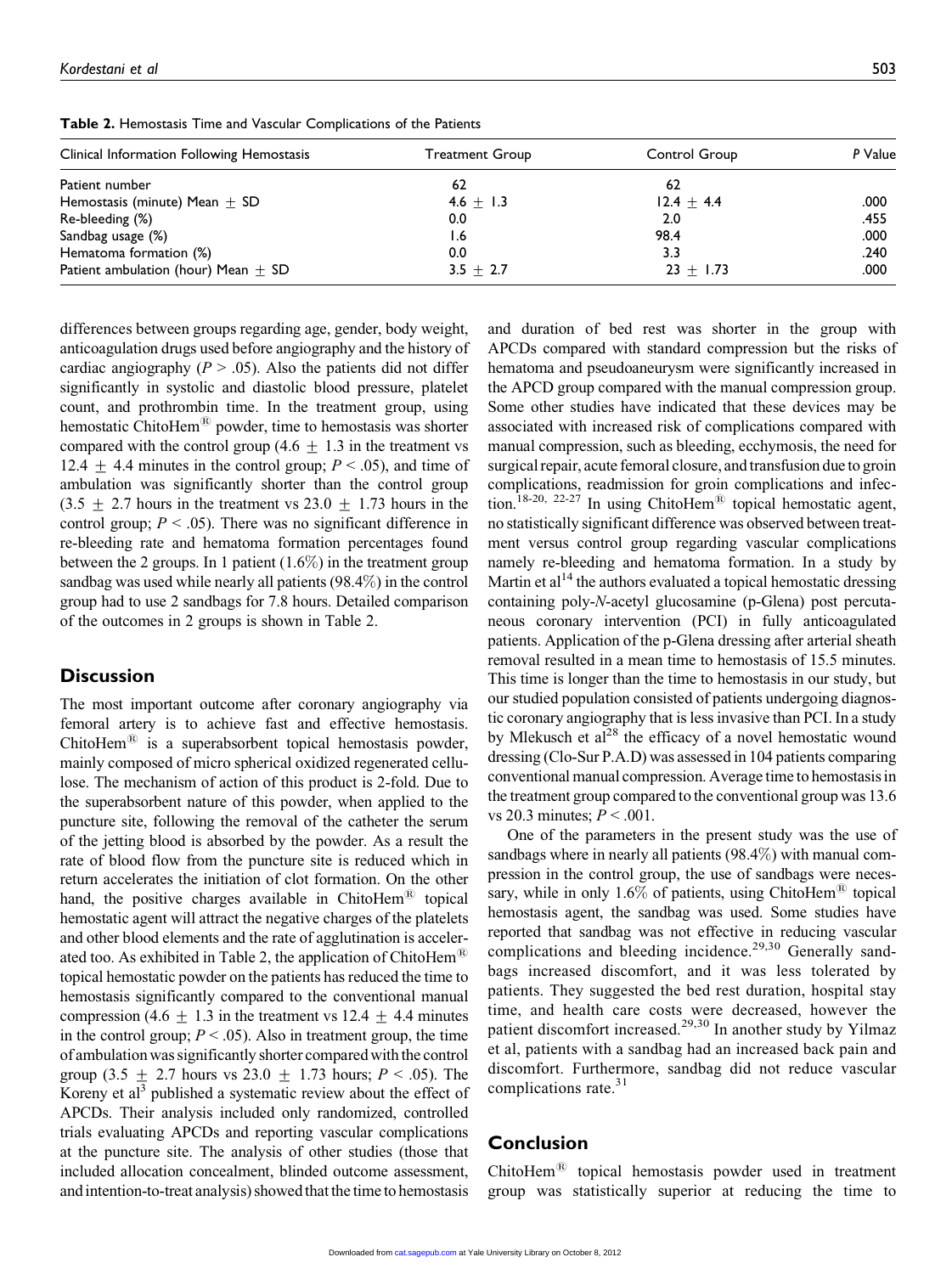hemostasis and ambulation as well as the use of sand bags compared with manual compression in control group. ChitoHem<sup>®</sup> is simple and safe to be used on patients undergoing diagnostic coronary angiography and has European Community (CE) mark.

#### Authors' Note

I am writing to you as the first author of this study. I am an academic member of staff in the Department of Medical Engineering, at the AmirKabir University of Technology, Tehran, Iran. At the same time, I am the Managing Director of ChitoTech Inc, the manufacturer of ChitoHem $^{(8)}$  hemostatic powder used in this study. I have participated in the conceiving, designing, and obtaining necessary funding for this project. Also I have had the overall managerial responsibility of the study. However, I am not a member of the institution where the study is carried, and other authors have been responsible for the present study.

#### Declaration of Conflicting Interests

The author(s) declared no potential conflicts of interest with respect to the research, authorship, and/or publication of this article.

#### Funding

The author(s) received no financial support for the research, authorship, and/or publication of this article.

#### Ethical approval for research

This is to confirm that the study entitled ''a randomized controlled trial on the hemostasis of femoral artery using topical hemostatic agent'' has been approved by the ethics committee of Shahid Rajaee teaching hospital, Iran University of Medical Science.

#### **References**

- 1. Schickel S, Cronin SN, Mize A, Voelker C. Removal of femoral sheaths by registered nurses: issues and outcomes. Crit Care Nurse. 1996;16(2):32-36.
- 2. Lehmann KG, Ferris ST, Heath-Lange SJ. Maintenance of hemostasis after invasive cardiac procedures: implications for outpatient catheterization. J Am Coll Cardiol. 1997;30(2):444-451.
- 3. Koreny M, Riedmuller E, Nikfardjam M, Siostrzonek P, Mullner M. Arterial puncture closing devices compared with standard manual compression after cardiac catheterization. JAMA. 2004;291(3):350-357.
- 4. Roebuck A, Jessop R, Turner R, Caplin JL. The safety of twohour versus four-hour bed rest after elective 6-french femoral cardiac catheterization. Coronary Health Care. 2000;4(4):169-173.
- 5. Beattie S. Cut the risks for cardiac cath patients. RN. 1999;62(1): 50-54.
- 6. Björses K, Holst J. Various local hemostatic agents with different modes of action; an in vivo comparative randomized vascular surgical experimental study. Eur J Vasc Endovasc Surg. 2007;33(3): 363-370.
- 7. Cassara K, Bachoob P, Fordc I, Greavesc M, Brittendena J. Markers of coagulation activation, endothelial stimulation and inflammation in patients with peripheral arterial disease. Eur J Vasc Endovasc Surg. 2005;29(2):171-176.
- 8. Nasser TK, Mohler ER 3rd, Wilensky RL, Hathaway DR. Peripheral vascular complications following coronary interventional procedures. Clin Cardiol. 1995;18(11):609-614.
- 9. Applegate RJ, Grabarczyk MA, Little WC, et al. Vascular closure devices in patients treated with anticoagulation andIIb/IIIa receptor inhibitors during percutaneous evascularization. J Am Coll Cardiol. 2002;40(1):78-83.
- 10. Waksman R, King SB 3rd, Douglas JS, et al. Predictors of groin complications after balloon and new-device coronary intervention. Am J Cardiol. 1995;75(14):886-889.
- 11. Omoigui NA, Califf RM, Pieper K, et al. Peripheral vascular complications in the coronary angioplasty versus excisional artherectomy trial (CAVEAT-I). J Am Coll Cardiol. 1995;26(4):922-930.
- 12. Kussmaul WG 3rd, Buchbinder M, Whitlow PL, et al. Rapid arterial hemostasis and decreased access site complications after cardiac catheterization and angioplasty: results of a randomized trial of a novel hemostatic device. J Am Coll Cardiol. 1995; 25(7):1685-1692.
- 13. Trisnohadi HB. Rapid hemostasis of arterial puncture sites with angio-seal in patients undergoing percutaneous coronary intervention. Acta Med Indones. 2005;37(2):87-90.
- 14. Martin JL, Pratsos A, Magargee E, et al. A randomized trial comparing compression, perclose proglide and angio-seal VIP for arterial closure following percutaneous coronary intervention: the CAP trial. Catheter Cardiovasc Interv. 2008;71(1):1-5.
- 15. Nikolsky E, Mehran R, Halkin A, et al. Vascular complications associated with arteriotomy closure devices in patients undergoing percutaneous coronary procedures: a meta-analysis. J Am Coll Cardiol. 2004;44(6):1200-1209.
- 16. Mego D, Thomas M, Stewart J, et al. A Poly-N-acetyl glucosamine hemostatic dressing for femoral artery access site hemostasis after percutaneous coronary intervention: a pilot study. J Invasive Cardiol. 2010;22(1):35-39.
- 17. Wahlgren C, Swedenborg J. The use of recombinant activated factor VII to control bleeding during repair of a suprarenal abdominal aortic aneurysm. Eur J Vasc Endovasc Surg. 2003; 26(2):221-222.
- 18. Carey D, Martin JR, Moore CA, et al. Complications of femoral artery closure devices. Catheter Cardiovasc Interv. 2001;52(1): 3-7.
- 19. Dangas G, Mehran R, Kokolis S, et al. Vascular complications after percutaneous coronary interventions following hemostasis with manual compression versus arteriotomy closure devices. J Am Coll Cardiol. 2001;38(3):638-641.
- 20. Unlu¨ Y, Vural U, Koc¸ak H, Ceviz M, Becit N, Akbulut O. Comparison of the topical haemostatic agents for the prevention of suture hole bleeding. An experimental study. Eur J Vasc Endovasc Surg. 2002;23(5):441-444.
- 21. ChitoTech Inc. www.chitotech.com
- 22. Jones T, McCutcheon H. Effectiveness of mechanical compression devices in attaining hemostasis after femoral sheath removal. Am J Crit Care. 2002;11(2):155-162.
- 23. Pracyk JB, Wall TC, Longabaugh JP, et al. A randomized trial of vascular hemostasis techniques to reduce femoral vascular complications after coronary intervention. Am J Cardiol. 1998; 81(8):970-976.